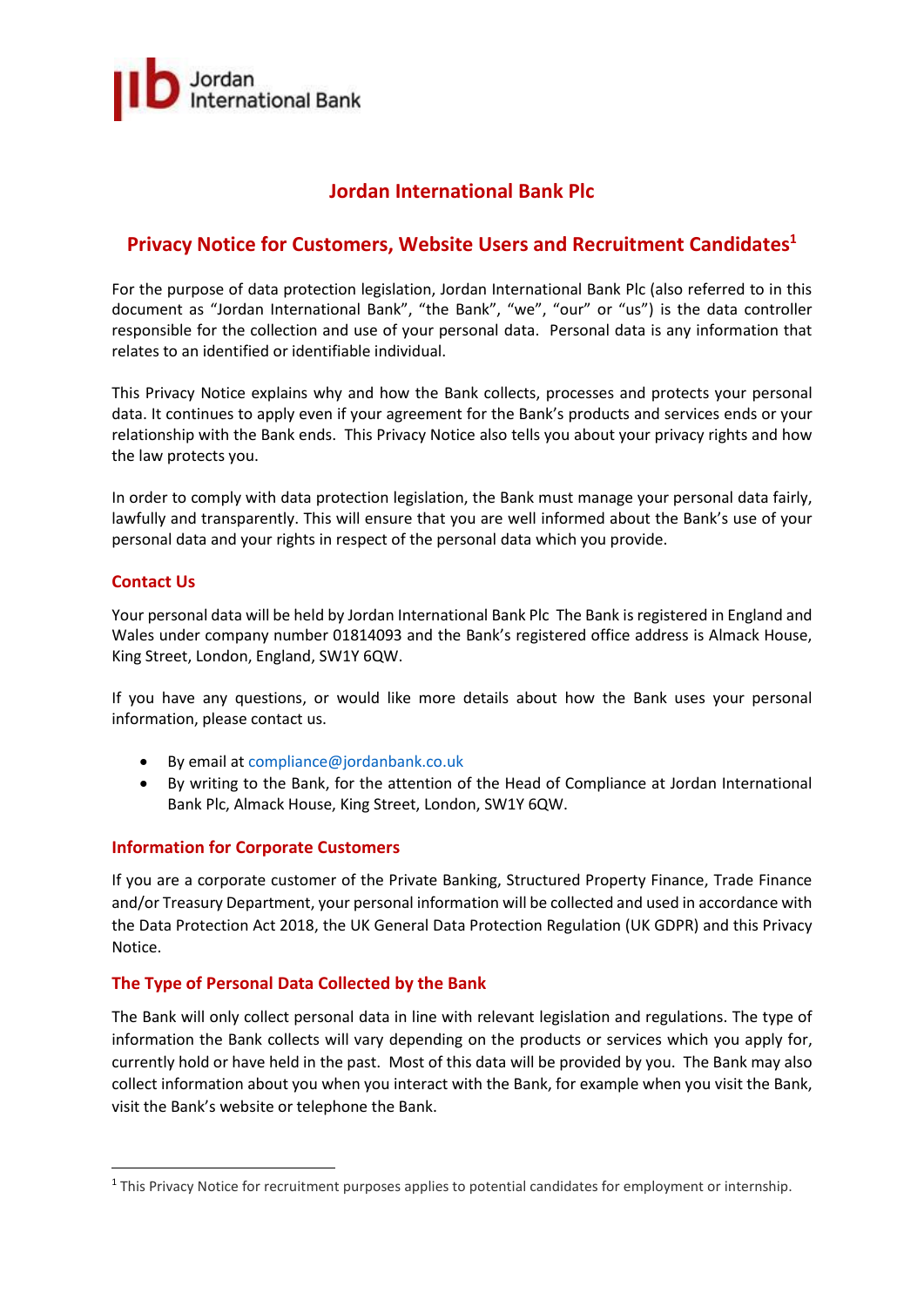

The Bank may also collect personal data from a range of sources including third parties, such as credit rating agencies or publicly available sources. The information collected by the Bank may include:

| <b>Personal Data</b>          | <b>Description (Examples)</b>                                                                    |  |  |
|-------------------------------|--------------------------------------------------------------------------------------------------|--|--|
| <b>Basic Personal Data</b>    | Title and full name<br>$\bullet$                                                                 |  |  |
|                               | Information concerning your identity e.g. photo ID, passport<br>$\bullet$                        |  |  |
|                               | information, national insurance number, national ID card, tax                                    |  |  |
|                               | identification number                                                                            |  |  |
|                               | Marital status, family, social and other circumstances where relevant<br>$\bullet$               |  |  |
|                               | such as a mortgage application (e.g. number of dependents,                                       |  |  |
|                               | information about any guarantor) or a job application;                                           |  |  |
|                               | Contact details (your home address, any other contact address, your<br>$\bullet$                 |  |  |
|                               | address history, home and mobile telephone numbers, email address)                               |  |  |
|                               | Date of birth<br>$\bullet$                                                                       |  |  |
|                               | Gender<br>$\bullet$                                                                              |  |  |
|                               | Tax residency details                                                                            |  |  |
| <b>Financial Status</b>       | Immigration status<br>٠<br>Source of wealth and source of income details (including<br>$\bullet$ |  |  |
|                               | employment history if necessary)                                                                 |  |  |
|                               | Your financial details including current commitments<br>٠                                        |  |  |
| <b>Financial Transactions</b> | <b>Bank account details</b><br>$\bullet$                                                         |  |  |
|                               | Details about payments to and from your account(s) with us<br>$\bullet$                          |  |  |
| <b>Agreement</b>              | Contract and terms and conditions relating to the product(s) and<br>$\bullet$                    |  |  |
|                               | service(s) the Bank provides to you                                                              |  |  |
| <b>Audit and Monitoring</b>   | IP address of your computer when you visit the Bank's website<br>$\bullet$                       |  |  |
|                               | Phone calls<br>$\bullet$                                                                         |  |  |
|                               | Your image on CCTV when you visit the Bank's premises<br>$\bullet$                               |  |  |
| Sensitive/Special             | Personal information which the Bank obtains from fraud prevention<br>$\bullet$                   |  |  |
| <b>Categories of Data</b>     | agencies/ credit rating agencies                                                                 |  |  |
|                               | Special categories of personal data such as regarding your health if you<br>$\bullet$            |  |  |
|                               | are a vulnerable customer                                                                        |  |  |
|                               | Data related to criminal offences and proceedings in accordance with<br>$\bullet$                |  |  |
|                               | the law                                                                                          |  |  |
|                               | Where it is needed in the public interest, such as for equal                                     |  |  |
|                               | opportunities monitoring (for recruitment purposes only)                                         |  |  |
| <b>Recruitment and On-</b>    | Personal data about you in the form of a curriculum vitae, application                           |  |  |
| <b>Boarding Information</b>   | form, and communications from employment agencies and/or                                         |  |  |
| (For Recruitment              | previous employers                                                                               |  |  |
| <b>Purposes Only)</b>         | Information about your current contract of employment including                                  |  |  |
|                               | start and end dates, role and location, working hours, details of                                |  |  |
|                               | salary<br>details<br>and<br>professional<br>promotion,<br>remuneration,                          |  |  |
|                               | memberships                                                                                      |  |  |
| <b>Other</b>                  | Other information that you provide by filling in forms or by                                     |  |  |
|                               | communicating with the Bank, whether face-to-face, by telephone                                  |  |  |
|                               | phone, email, online or otherwise                                                                |  |  |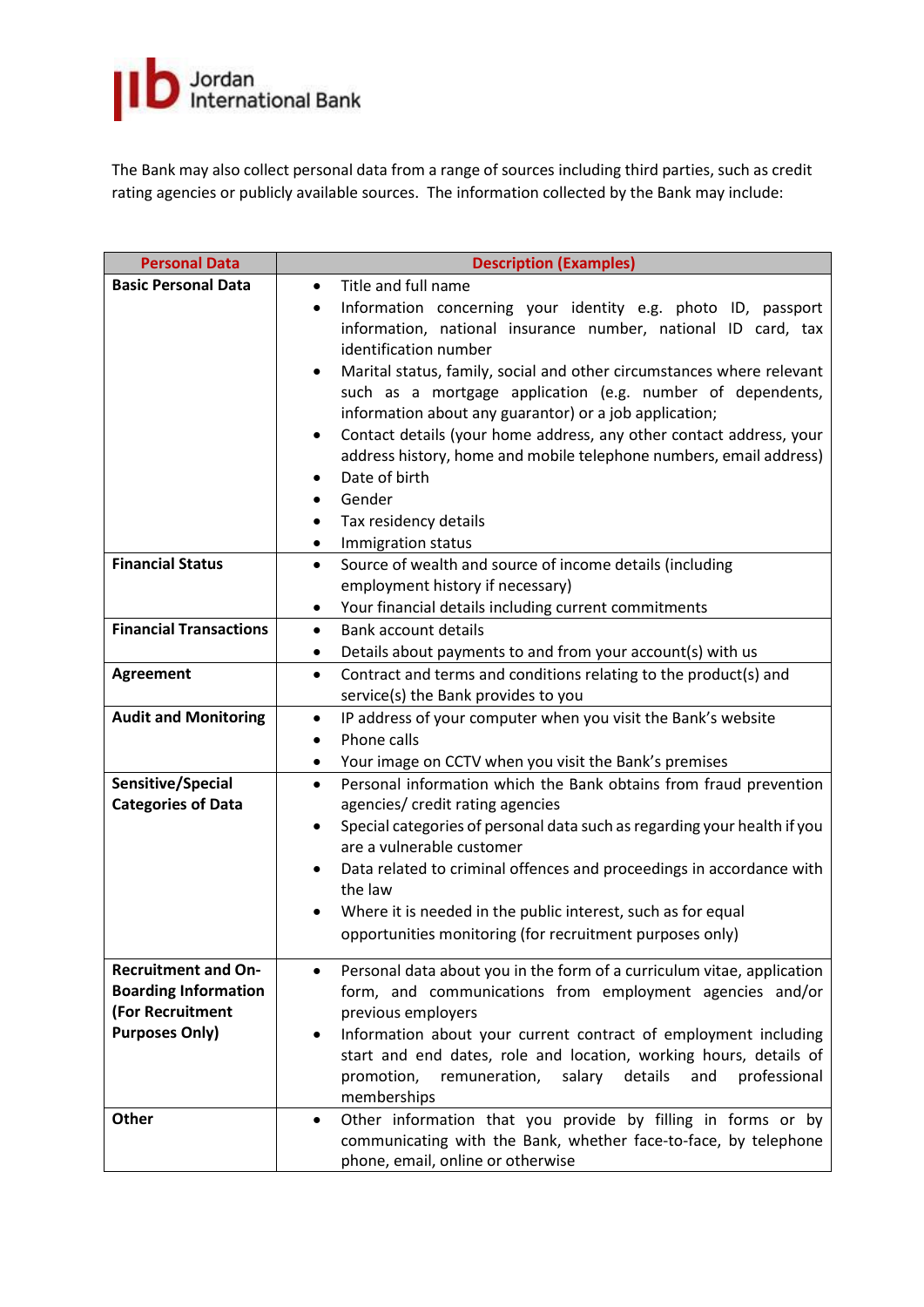

## **How the Bank Obtains Your Personal Information**

The majority of your personal data will be provided directly by you to the Bank. This will include the data that the Bank obtains from you at account opening as well as during your ongoing customer relationship with the Bank, for example from transactions on your account(s).

Where relevant, the Bank may also obtain your personal data from other sources such as:

- Publicly available sources, such as online registers or directories
- Fraud prevention agencies
- Credit rating agencies
- Law firms
- Other banks/financial institutions
- People appointed to act on your behalf
- Referrals from third parties
- Debt recovery and tracing agents
- Police and law enforcement agencies
- Previous employer(s) (for recruitment purposes only)
- Employment agencies (for recruitment purposes only)

#### **How the Bank Uses Your Personal Information**

To comply with data protection legislation, the Bank must rely on at least one of the following grounds when processing your data:

- **Contract:** To fulfil a contract the Bank has with you.
- **Legal obligation**: To comply with a legal obligation.
- **Consent:** You have given clear consent for the Bank to process your personal information for a specific purpose. You are able to remove your consent at any time by contacting the Bank using the details set out in the 'Contact us' section at the start of this Privacy Notice.
- **Legitimate interest**: Processing your personal information is necessary for the Bank's legitimate interests, which the Bank is obliged to communicate to you. You have the right to object to this processing. However please bear in mind that, if you object, this may affect the Bank's ability to offer you certain products and services.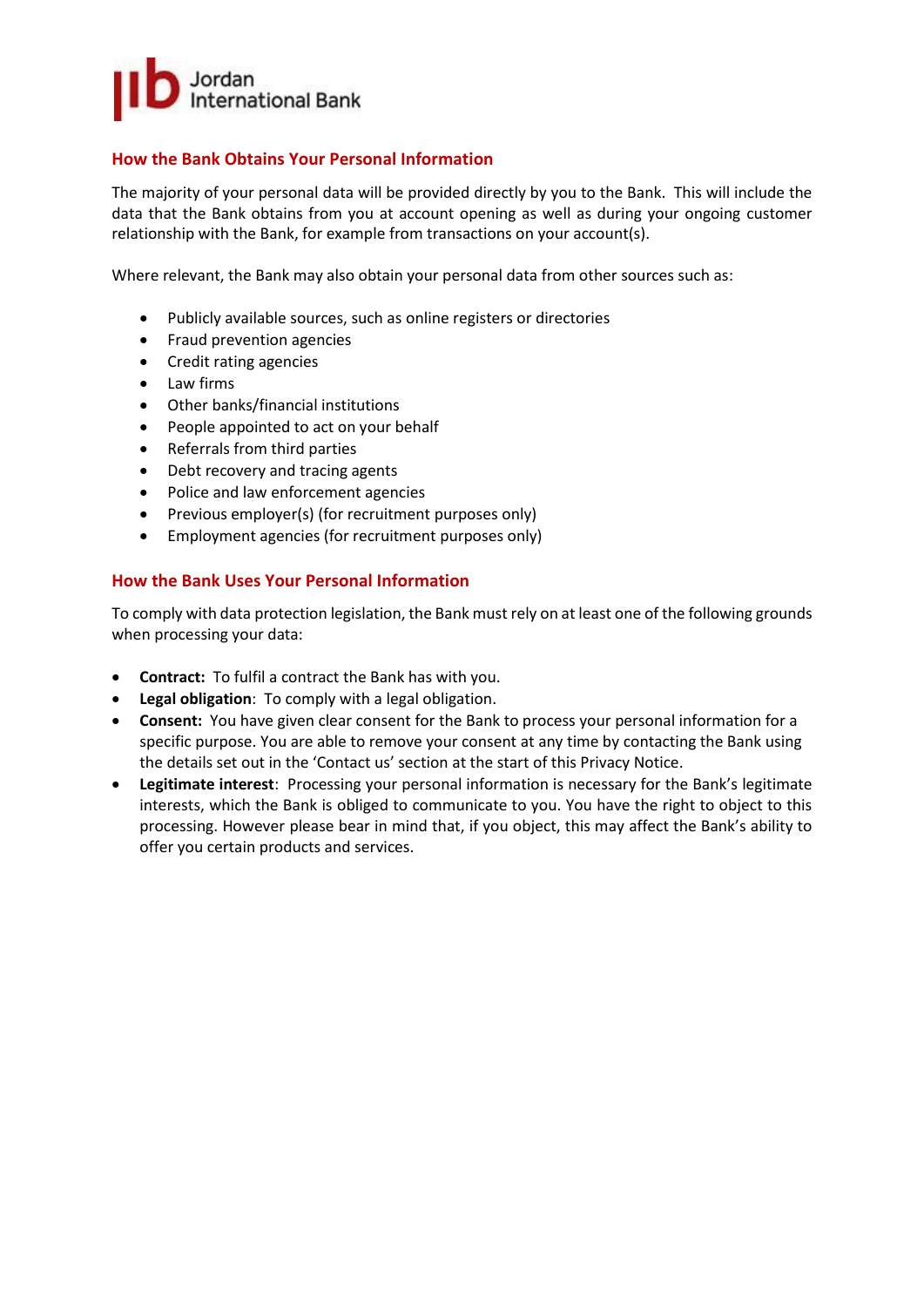Jordan<br>International Bank

| <b>The Purpose of Processing</b><br><b>Personal Data</b>                                                                                                                                            | <b>Lawful Basis</b>                                                                                                                                 | The Bank's Legitimate Interests                                                                                                                                                                                                                                                                                                                                                                                                                                                                                |
|-----------------------------------------------------------------------------------------------------------------------------------------------------------------------------------------------------|-----------------------------------------------------------------------------------------------------------------------------------------------------|----------------------------------------------------------------------------------------------------------------------------------------------------------------------------------------------------------------------------------------------------------------------------------------------------------------------------------------------------------------------------------------------------------------------------------------------------------------------------------------------------------------|
| To deliver the Bank's products<br>and services                                                                                                                                                      | • To fulfil a contract the<br>Bank has with you<br>• The Bank's legitimate<br>interests                                                             | To be able to deliver<br>$\bullet$<br>products, services and<br>obligations effectively to you<br>To administer your accounts<br>$\bullet$<br>and to process your<br>transactions.                                                                                                                                                                                                                                                                                                                             |
| To undertake mandatory 'Know<br>Your Client' checks                                                                                                                                                 | • The Bank's legal<br>obligations<br>• The Bank's legitimate<br>interests                                                                           | Complying with the Bank's<br>$\bullet$<br>regulatory requirements<br>Protecting the Bank from<br>$\bullet$<br>financial crime                                                                                                                                                                                                                                                                                                                                                                                  |
| To manage the Bank's<br>relationship with you                                                                                                                                                       | • To fulfil a contract the<br>Bank has with you<br>. To comply with a legal<br>obligation<br>• The Bank's legitimate<br>interests<br>• Your consent | To be able to contact you<br>$\bullet$<br>To make a decision about<br>$\bullet$<br>your recruitment and, if<br>applicable, the terms of<br>your contract (for<br>recruitment purposes only)<br>If you receive an offer from<br>$\bullet$<br>the Bank, we may conduct a<br>background check in<br>accordance with law (for<br>recruitment purposes only)<br>The Bank may wish to<br>remain in contact with you<br>and consider you for future<br>employment opportunities<br>(for recruitment purposes<br>only) |
| To make suggestions and<br>recommendations to you about<br>products or services that may<br>be of interest to you                                                                                   | • Your consent                                                                                                                                      |                                                                                                                                                                                                                                                                                                                                                                                                                                                                                                                |
| To prevent and detect any<br>fraudulent and other criminal<br>activity and to comply with all<br>relevant laws and regulations<br>such as anti- money laundering,<br>anti-terrorism and immigration | • The Bank's legal<br>obligations<br>. The Bank's legitimate<br>interests                                                                           | Complying with the Bank's<br>$\bullet$<br>regulatory requirements<br>Protecting the Bank from<br>٠<br>financial crime                                                                                                                                                                                                                                                                                                                                                                                          |
| To analyse, assess and improve<br>the Bank's services to you and<br>other customers                                                                                                                 | • The Bank's legitimate<br>interests                                                                                                                | To be able to deliver<br>$\bullet$<br>products, services and<br>obligations effectively to<br>you and other customers                                                                                                                                                                                                                                                                                                                                                                                          |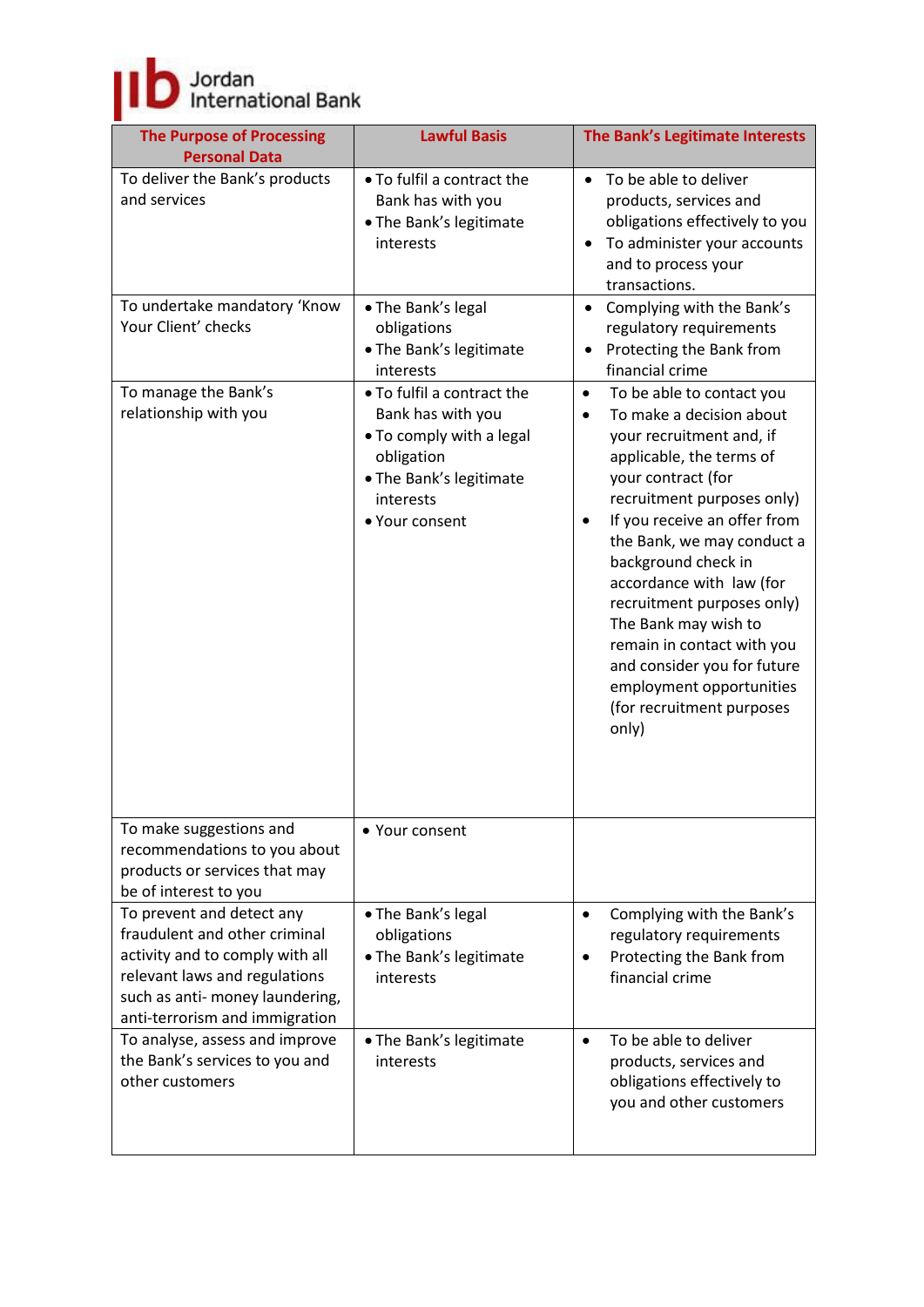# Jordan<br>International Bank

| <b>The Purpose of Processing</b><br><b>Personal Data</b>                                                                                                 | <b>Lawful Basis</b>                                                                     | The Bank's Legitimate Interests                                                                                                                                        |
|----------------------------------------------------------------------------------------------------------------------------------------------------------|-----------------------------------------------------------------------------------------|------------------------------------------------------------------------------------------------------------------------------------------------------------------------|
| To handle enquiries and<br>complaints                                                                                                                    | • To fulfil a contract the<br>Bank has with you<br>• The Bank's legitimate<br>interests | Complying with the Bank's<br>$\bullet$<br>regulatory requirements<br>To be able to deliver<br>$\bullet$<br>products, services and<br>obligations effectively to<br>you |
| <b>Training purposes</b>                                                                                                                                 | • The Bank's legitimate<br>interests                                                    | To be able to deliver<br>$\bullet$<br>products, services and<br>obligations effectively to<br>you                                                                      |
| To carry out checks in relation<br>to your creditworthiness                                                                                              | • The Bank's legitimate<br>interests<br>• To fulfil a contract the<br>Bank has with you | To assess your credit<br>$\bullet$<br>worthiness and make<br>responsible lending<br>decisions<br>Complying with the Bank's<br>$\bullet$<br>regulatory requirements     |
| To protect the Bank's legal<br>rights and comply with legal and<br>regulatory obligations and<br>expectations                                            | • The Bank's legal<br>obligations                                                       |                                                                                                                                                                        |
| To correspond with solicitors,<br>surveyors, other lenders and<br>third party intermediaries                                                             | • To fulfil a contract the<br>Bank has with you<br>• The Bank's legitimate<br>interests | To be able to deliver<br>$\bullet$<br>products, services and<br>obligations effectively to<br>you                                                                      |
| To share your personal<br>information with other payment<br>services providers with your<br>consent                                                      | • Your consent<br>• To fulfil a contract the<br>Bank has with you                       |                                                                                                                                                                        |
| To deal with requests from you<br>to exercise your rights under<br>data protection laws                                                                  | . To fulfil a contract the<br>Bank has with you                                         |                                                                                                                                                                        |
| Where you have a lending<br>product that is in default, taking<br>appropriate steps to recover<br>the debt                                               | • The Bank's legitimate<br>interests                                                    | To trace and recover debts<br>$\bullet$<br>owed to the Bank                                                                                                            |
| To test and improve the<br>performance of the Bank's<br>products, services and internal<br>processes                                                     | • The Bank's legitimate<br>interests                                                    | To be able to deliver<br>$\bullet$<br>products, services and<br>obligations effectively to<br>you and other customers                                                  |
| To share your personal<br>information with third parties<br>such as your accountants,<br>lawyers or other professional<br>advisers based on your consent | • Your consent<br>• To fulfil a contract the<br>Bank has with you                       |                                                                                                                                                                        |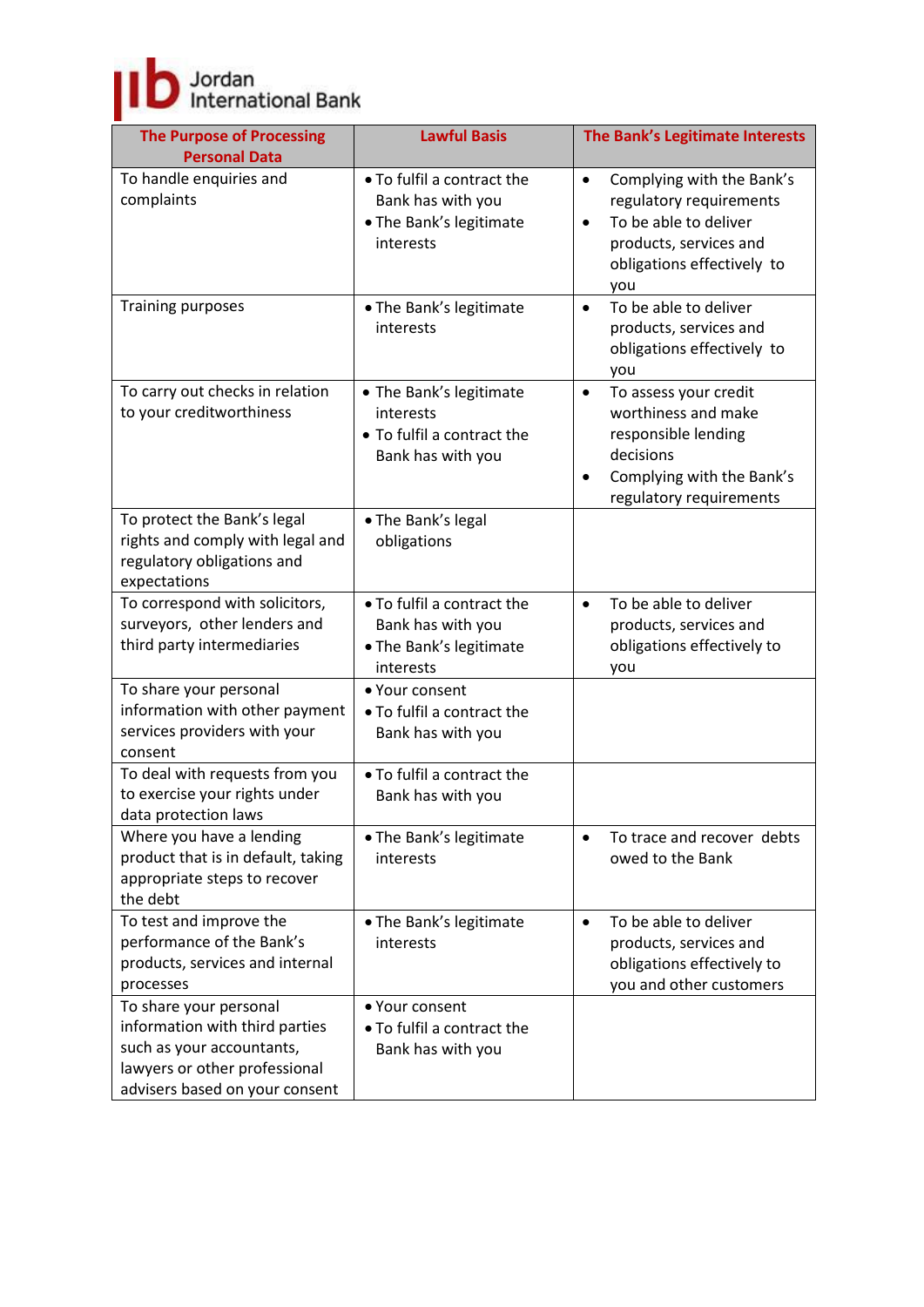

## **Sharing Your Personal Information**

In relation to how the Bank uses your information as described above, the Bank may share your information with others where necessary, lawful and applicable to do so including:

- UK law enforcement agencies, regulators and authorities such as HM Revenue & Customs(HMRC), the Financial Conduct Authority (FCA), the Prudential Regulation Authority (PRA), the UK Financial Services Compensation Scheme (FSCS), the Financial Ombudsman Services (FOS), the Information Commissioners Office (ICO) and the National Crime Agency (NCA)
- Overseas law enforcement agencies and authorities
- Fraud prevention agencies
- Credit rating agencies
- Other financial institutions and payment services providers
- Joint account holders, trustees, beneficiaries, executors
- Legal and other professional advisers and auditors
- Courts and other relevant organisations
- Service providers who work for the Bank or provide services to the Bank
- People who are guarantors for any amounts that you owe to the Bank
- Employment agencies (for recruitment purposes only)

#### **Marketing**

Where the Bank has your consent to communicate with you by certain channels, the Bank may contact you by post, email or phone about the Bank's products and services that we believe you may be interested in. You can withdraw your consent at any time by contacting the Bank.

You can object to further marketing communications at any time by selecting the "unsubscribe" link at the end of all of the Bank's marketing emails, or by contacting the Bank using the communication details set out at in the 'Contact Us' section at the start of this Privacy Notice.

#### **Merger and Acquisitions**

The Bank may choose to sell, transfer or merge parts of its business or our assets, in which case the Bank will disclose your personal information to the prospective buyer and other parties involved in such business or asset sale, subject to the terms of this Privacy Notice. If Jordan International Bank or substantially all of its assets are acquired by a third party, your personal information will be one of the transferred assets.

#### **Recording**

The Bank may use the following recordings to check your instructions, analyse and improve the Bank's services, train the Bank's staff, manage risk or prevent and detect fraud and other crimes.

- Your telephone conversations with the Bank
- Your image on CCTV when you visit the Bank's premises
- Your IP address when you visit the Bank's website. The Bank tracks website traffic with Google Analytics to collect standard internet log information such as IP addresses in the Bank's legitimate interest to discover historical errors and develop and improve the Bank's website. No attempt is made to discover the identities or nature of those visiting the Bank's website.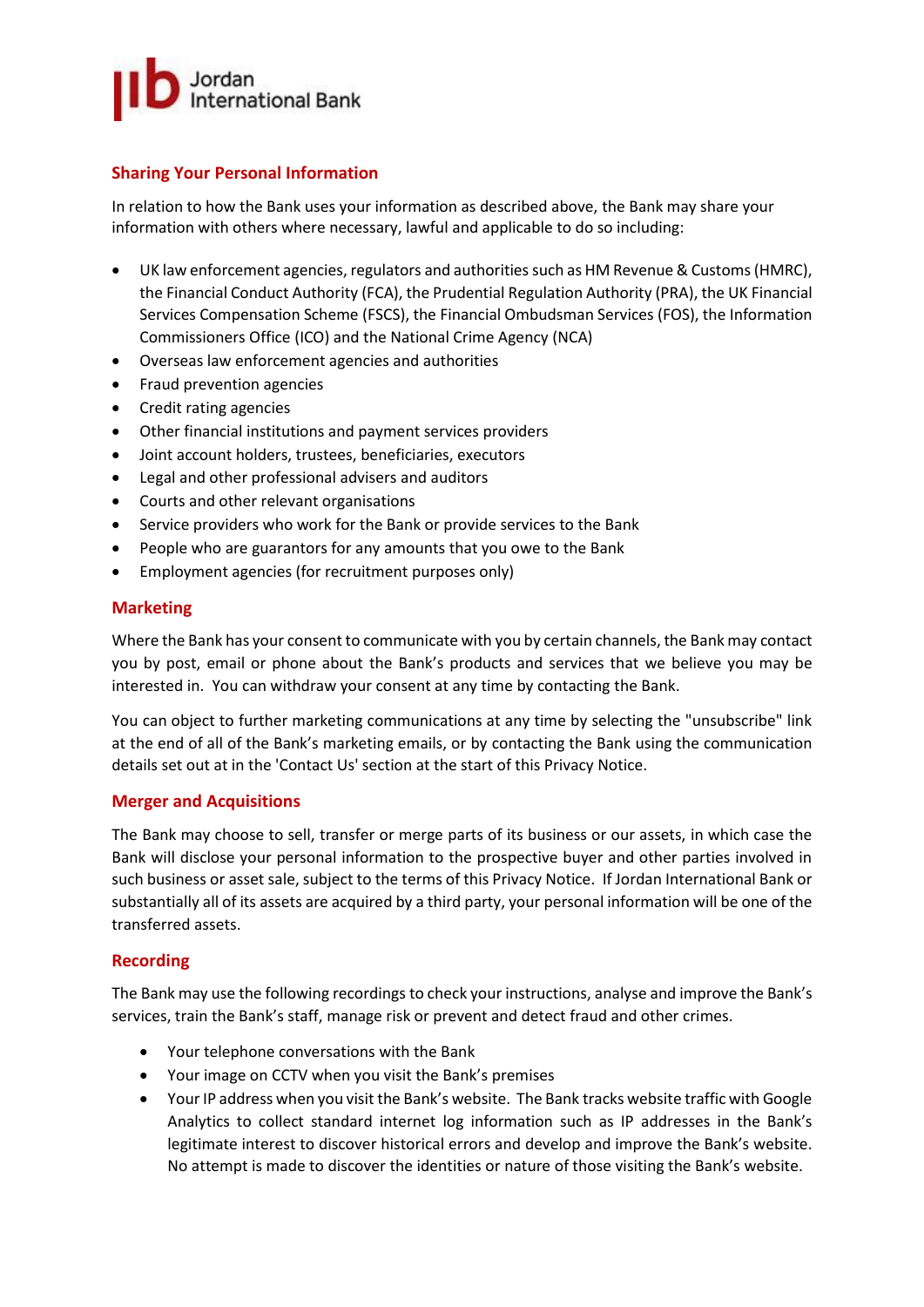

## **Cookies**

The Bank may use cookies and other similar technologies on its website to recognise you, remember your preferences and provide personalised content to you. The Cookie Policy on the Bank's website contains more details about how the Bank uses cookies.

#### **Keeping Your Information Secure**

The Bank takes reasonable steps, including physical, technical and organisational measures, to protect your personal information from unauthorised access and against unlawful processing, accidental loss, destruction and damage. In this respect, the Bank may use encryption and other forms of security measures to keep your information safe and secure.

#### **Transferring Your Personal Information outside the UK and the European Economic Area**

The Bank may transfer your personal information to one or more countries outside the UK and the European Economic Area ("EEA"), where itsshareholders (the Housing Bank for Trade and Finance and Arab Jordan Investment Bank) or its service providers or suppliers maintain operations. If your personal information is disclosed to third parties outside the UK and the EEA, these third parties may be based in territories that may not have equivalent data protection laws and may not be subject to an adequacy decision by the UK and European authorities.

In these circumstances, the Bank will, as required by applicable law, ensure that your privacy rights are adequately protected by appropriate technical, organisational, contractual or other lawful means.

The Bank may transfer your personal information outside the UK and the EEA:

- in response to a request made by you;
- to the Bank's selected third party service providers or suppliers ;
- where the Bank is legally required to do so; and
- in order to facilitate the operation of Jordan International Bank Plc, where it is in the Bank's legitimate interests and the Bank has concluded these are not overridden by your rights.

Please contact the Head of Compliance at compliance@jordanbank.co.uk for further information.

#### **How Long the Bank Stores Your Personal Information**

The Bank will hold your personal information while you are a customer or have a relationship with the Bank. The Bank will also retain your personal information for a certain period after your application or relationship with the Bank has ended, and once your account is closed, in order to meet the Bank's legal or regulatory requirements.

The Bank will keep your information in line with its Data Retention and Disposal Policy. For instance, your personal information will normally be kept in the Bank's core banking system for a period of eight years from the end of the Bank's relationship with you. This enables the Bank to comply with its legal and regulatory requirements.

Following the closure of your account or the ending of your relationship with the Bank, your personal information will only be used for relevant legal or regulatory purposes and the Bank will ensure that your personal data is adequately protected. If the Bank does not need to keep personal information for this period of time, the Bank may securely dispose of it or anonymise it.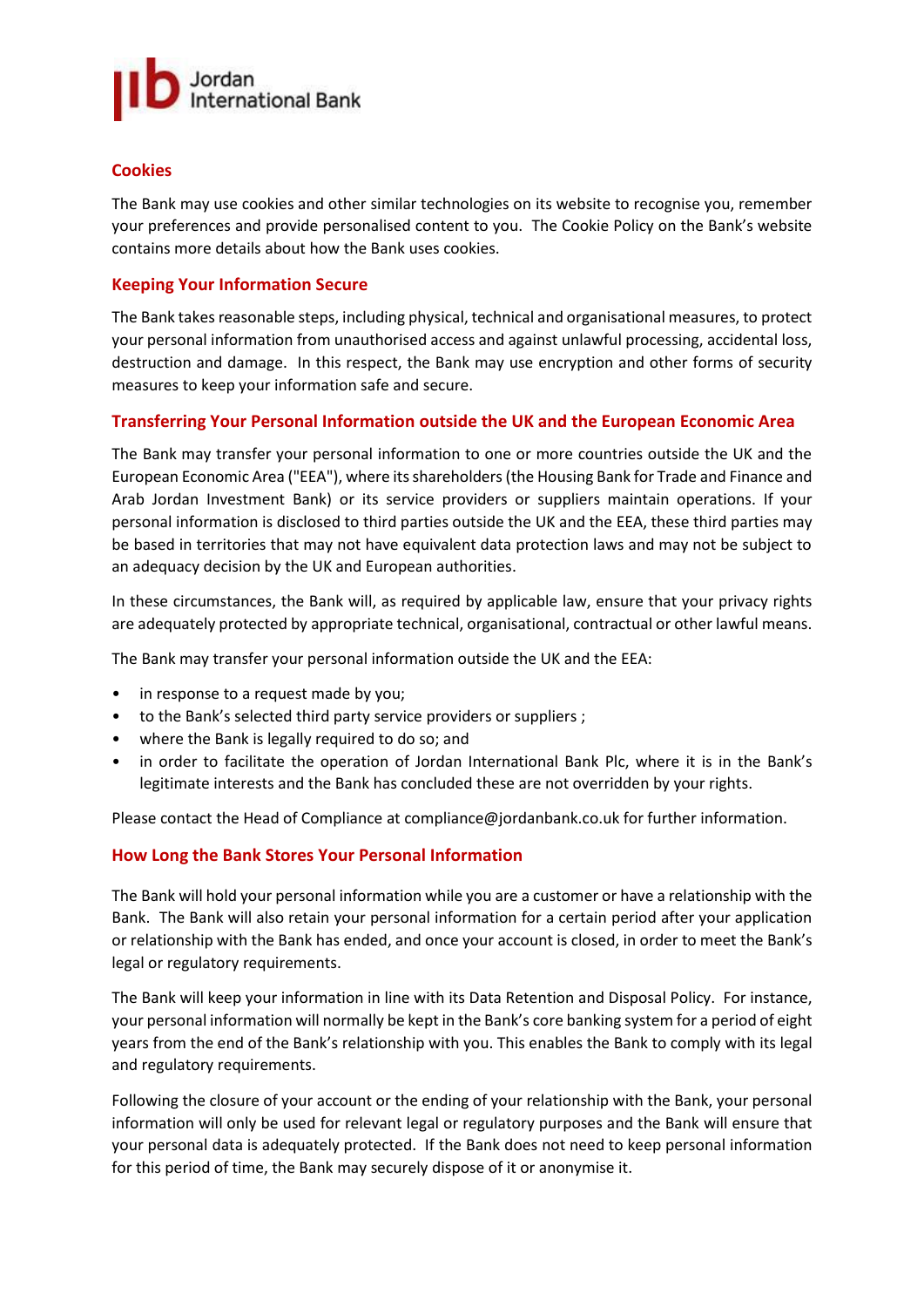

## **Your Data Protection Rights**

Your rights under data protection law include:

- **Your right of access** You have the right to ask for copies of your personal information.
- **Your right to rectification** You have the right to ask the Bank to rectify personal information you think is inaccurate. You also have the right to ask the Bank to complete information which you think is incomplete.
- **Your right to erasure** You have the right to ask the Bank to erase your personal information in certain circumstances.
- **Your right to restriction of processing** You have the right to ask the Bank to restrict the processing of your personal information in certain circumstances.
- **Your right to object to processing** You have the the right to object to the processing of your personal information in certain circumstances.
- **Your right to data portability** You have the right to ask the Bank to transfer the personal information you gave to the Bank to another organisation, or to you, in certain circumstances.

In most circumstances, you are not required to pay a fee for exercising your rights. If you make a data subject access request, the Bank has an obligation to respond without undue delay, but at the latest, within one month of the request. Subject to the volume or complexity of the request, this deadline may be extended by two months, but an initial response will be provided within one month indicating whether such extension will be necessary.

## **More Details about Your Personal Information**

If you wish to exercise any of the above rights in relation to the personal information the Bank holds about you or wish to change your preferences at any time, please contact the Bank by email, by writing to the Bank or by telephone:

- Email at [compliance@jordanbank.co.uk](mailto:compliance@jordanbank.co.uk) (for requests) [complaints@jordanbank.co.uk](mailto:complaints@jordanbank.co.uk) (for complaints)
- Writing to the Bank, for the attention of the Head of Compliance, at Jordan International Bank Almack House, King Street, London, England, SW1Y 6QW
- Telephoning the Bank's Compliance Department on +44 20 3144 0200

Please note that the Bank may require you to verify your identity before allowing you to access your personal information.